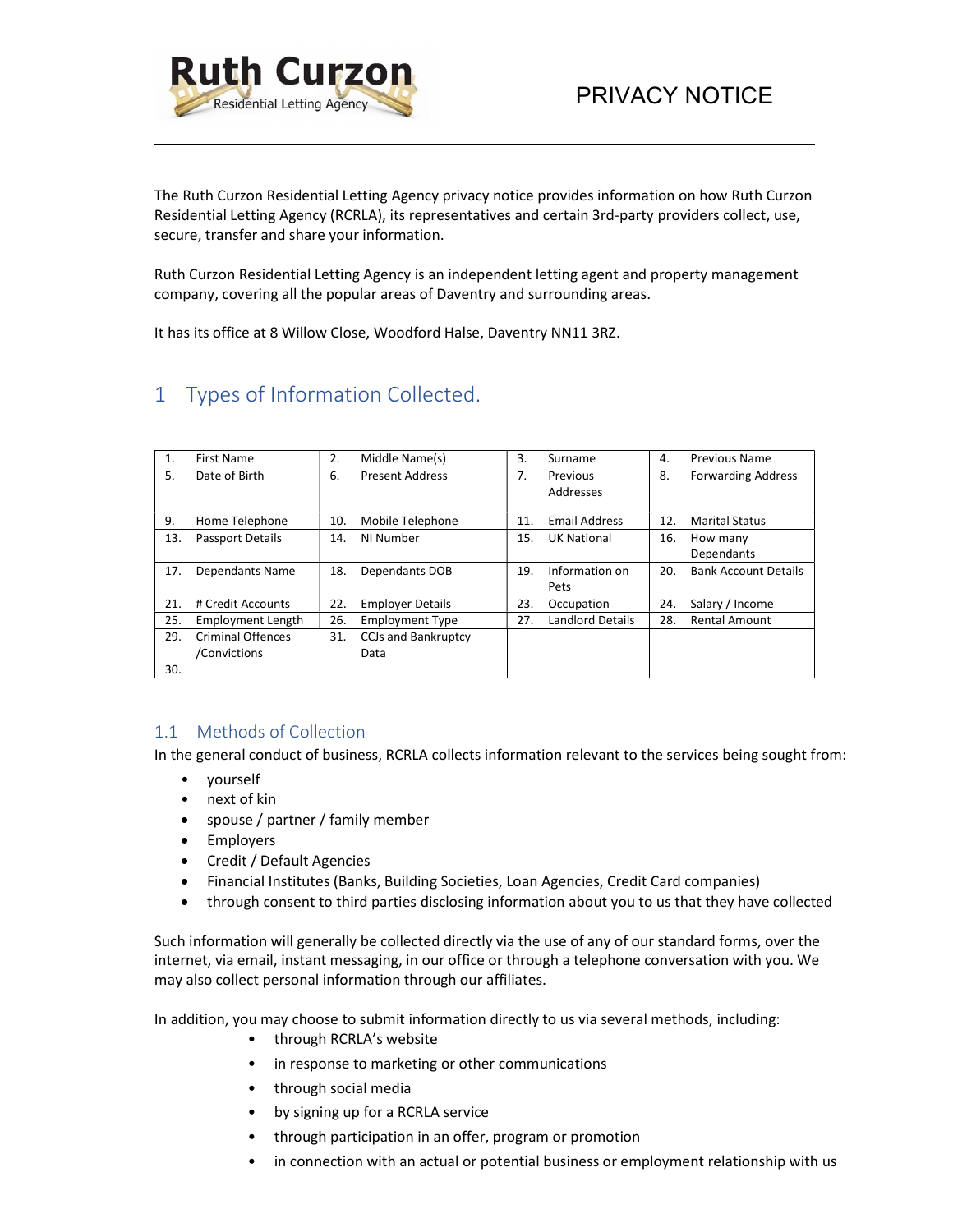You may also agree to third parties disclosing information about you to us that those third parties have collected.

We, our service providers and partners collect certain information by using automated means, such as cookies, when you interact with our advertisements, or visit our websites, pages or other digital assets. The information we collect in this manner may include: IP address, browser type, operating system, referring URLs and information on actions taken or interaction with our digital assets.

We may use third-party web analytics services on our website. The analytics providers that administer these services use technologies such as cookies to help us analyse how visitors use our website.

"Your Rights and Choices" section of this Privacy Notice specifies your ability, to opt out or limit the usage of the information collected.

#### 1.2 Purposes of Collection

Generally, we will collect, use and hold your information for the purposes of:

- Assessing applications for, and providing RCRLA services
- Conducting business, developing relationships with RCRLA
	- $\circ$  Process payments / transactions including: Accounting, Authorisation, Clearing, Chargebacks, Auditing, Billing, Reconciliation, Collection, Complaints, Enquiries, Credit Checks and related dispute resolution activities.
- Protect against and prevent fraud, unauthorised transactions, money laundering (please see below), tax evasion, claims, other liabilities and manage risk exposure and agent /franchise quality, integrity, compliance and security of business processes
- Create and manage any accounts, associated authentication criteria (id's and passwords) you may have with RCRLA.
- Provide, administer and communicate with you about RCRLA products, services, offers, programs and promotions, their issuers, acquirers, retailers and partners.
- Compile business directories, including business contact information
- Operate, monitor, evaluate and improve our services, websites, and business.
	- o Developing new products and services
	- o Managing communications, assess effectiveness and optimisation of advertising
	- o Functionality of our websites, applications and other digital assets
- Enforce RCRLA "Terms of Use", other legal rights as may be required by applicable laws and regulations or requested by any judicial process or governmental agency having or claiming jurisdiction over RCRLA or its affiliates.
- Comply with industry standards and RCRLA policies

#### Anti-Money Laundering

In addition to help you with a property related service we have to comply with certain regulations for example the "Money Laundering, Terrorist Financing and Transfer of Funds (Information on the Payer) Regulations 2017" (referred to as "the Regulations"). RCRLA is required to obtain certain information from you to comply with the Regulations. The information provided will only be used by RCRLA in relation to complying with the Regulations and will not be shared with any other party unless we are required to do so under law.

## 1.3 Lawful basis of processing

RCRLA processes your information under the following:

- Contractual necessity: where you enter into a contract with RCRLA and we need to process your information as part of this contract
- Compliance with legal obligation: for example providing your details as part of protecting your deposit with a Tenancy Deposit scheme.
- Legitimate interests: some information is processed by RCRLA as part of its legitimate interests which include: Fraud, risk assessment, due diligence, network and information security, suppressions and managing opting out of communications, direct marketing, monitoring, web analytics, cloud storage, acquisitions, updating customer details, lettings, sales, financial services and other core products and service.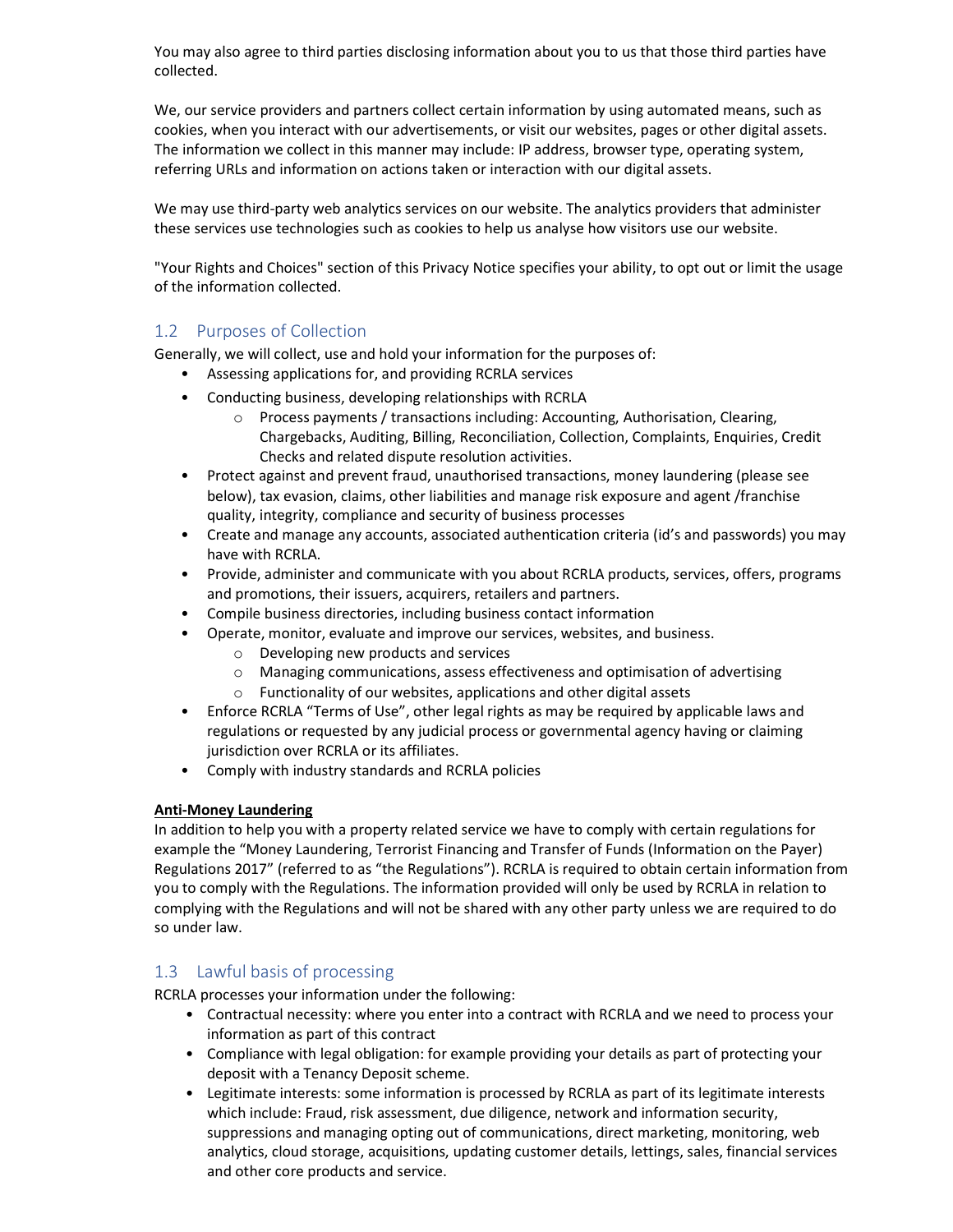- Public interest: some information is processed in accordance with public interest such as providing your details to public authorities, e.g. the local Council for Council Tax purposes.
- Consent: where we process information under consent we will seek you clear and unambiguous consent prior to processing your data

## 2 Information We Share

We do not disclose personal information we collect about you, except as described in this Privacy Notice or as indicated via the consent process at the time the data is collected. We share the information we collect with, but not limited to:

- Landlords and landlord associates and sub processors
- Vetted affiliates and partners / Financial Institutions / Utility Companies / Insurance Companies for business facilitation to provide required services, such as insurance cover etc.
- Contracted service providers to perform services on our behalf:
	- o Hosting Datacentres, Infrastructure, Applications (Development / Support), Cloud Services (Software as a Service - SaaS, Platform as a Service - PaaS, Infrastructure as a Service - IaaS)
	- o Helpdesk, Call Centres etc.

These service providers safeguard the privacy and security of personal information they process on our behalf and we authorise them to use or disclose the information only as necessary to perform services on our behalf or comply with legal requirements

- District Councils
- Law firms
- Credit agencies, Her Majesty's Revenue and Customs (HMRC), and other relevant regulatory bodies
- Additionally, we may share information about you, if required legally, to prevent harm or financial / reputation loss, for investigation of suspected or actual fraudulent or illegal activities.
- Perspective landlords requesting references via your written or verbal consent
- On websites, features can be accessed where we partner with other entities that are not affiliated with RCRLA. These include social networking, geo-location tools etc. are operated by third parties (indicated appropriately) who may use or share personal information in accordance with their own privacy policies. It is recommended that you review the third parties' privacy policies if you use the relevant features.
- RCRLA reserves the right to transfer your information in the event of a sale or transfer (wholly or partially) of our business or assets, with reasonable efforts for the acquirer protect / use your information consistent with our Privacy Notice. You can exercise your rights to contact the acquiring entity with questions concerning the protection and processing of your information.

## 2.1 How long do we keep your information?

We will keep information for a reasonable amount of time in order to perform the purposes listed above.

We only keep your information for as long as necessary. We generally keep personal information for 7 years after last contact with you. However, RCRLA reserves the right to keep information for longer if we feel that this is in the legitimate interests of RCRLA.

## 2.2 International Data Transfers

RCRLA may transfer the personal information collected about you to recipients (e.g. Landlords) in countries other than the country in which the information was originally collected. Those countries may not have the same data protection laws as the country in which you initially provided the information. When we transfer your information to other countries, we will protect that information as described in this Privacy Notice or as otherwise disclosed to you at the time the data is collected.

## 2.3 Your Rights and Choices

Your rights regarding the sensitive / personal information we maintain about you enable you to exercise choices about what personal information we collect from you, how we use that information, and how we communicate with you.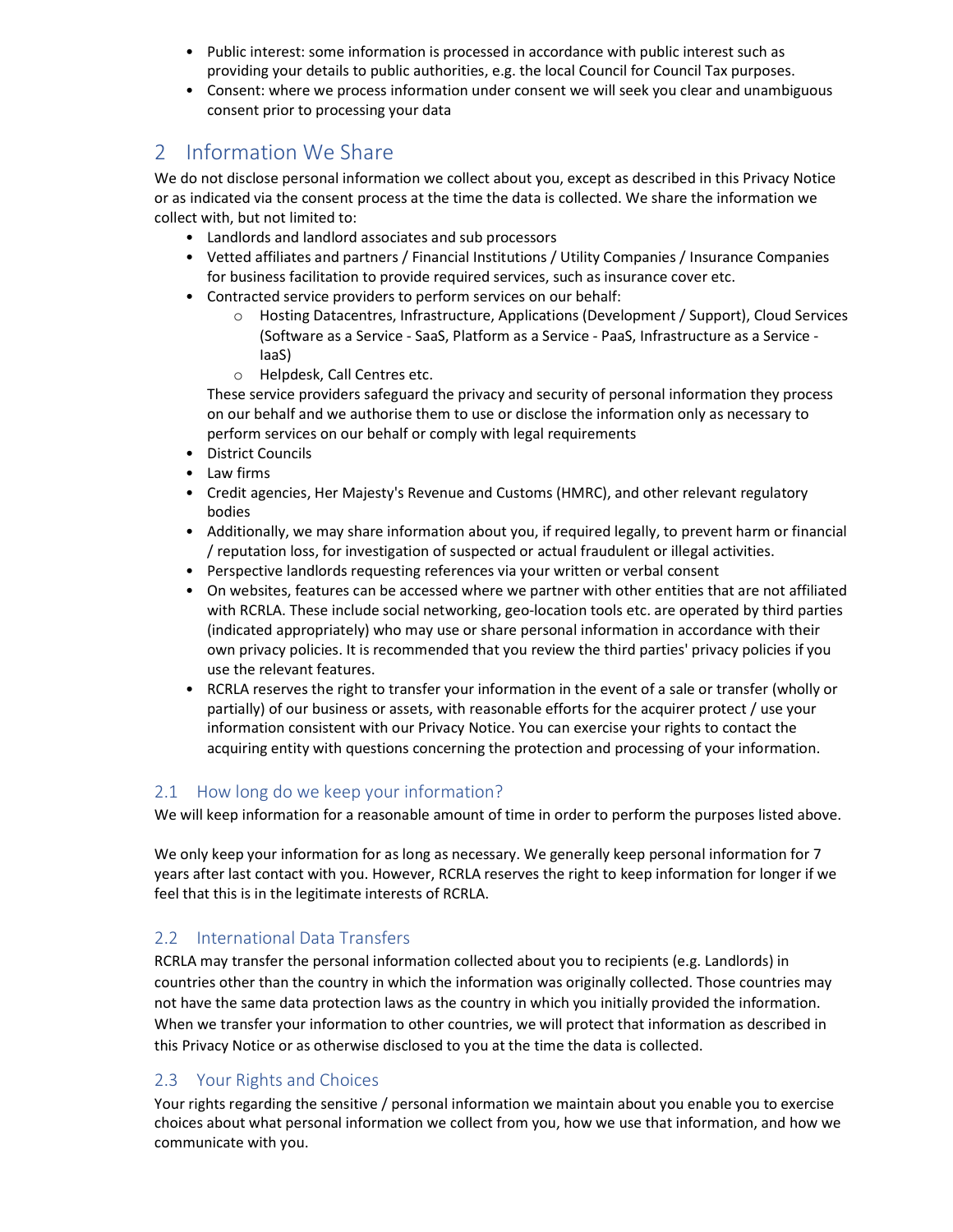If you wish to confirm whether your data is being used or processed by RCRLA and/or obtain access to information we hold on you, please complete the "subject access request" form available from the RCRLA website.

If you have any problems completing this form please use the contact details below

### 2.4 Access and Correction

You may have the right to:

- obtain confirmation that we hold personal information about you
- request access to and receive information about the personal information we maintain about you
- receive copies of the personal information we maintain about you

The right to access personal information may be limited in some circumstances by local law requirements.

To exercise these rights, please contact us as set forth below.

#### 2.5 Update and correct inaccuracies in your personal information

If you feel that the information we hold about you in incorrect or inaccurate you can contact us outlining the information you feel is incorrect of inaccurate

If we refuse to correct your personal information, we will provide you with a written notice that sets out the reasons for our refusal (unless it would be unreasonable to provide those reasons) and provide you with a statement regarding the mechanisms available to you to make a complaint. We will provide you with access to information we hold about you:

#### 2.6 Object to the processing of your personal information

If you would like to object to any processing of your information by RCRLA you can contact us outlining what processing of information you would like to object to.

#### 2.7 Have the information blocked, anonymised or deleted

If you would like RCRLA to delete, block or anonymise information we hold about you, you can contact us outlining what information you would like deleted, blocked or anonymised.

To update your preferences, ask us to remove your information from our mailing lists or submit a request to access, update, correct or delete your personal information, please contact us as specified in the "How to Contact Us" section below.

#### 2.8 Opting out of processing

You can at any time tell us not to send you marketing communications by

- ruth.curzon@hotmail.co.uk
- contacting RCRLA as indicated below.

#### 2.9 Withdrawal of consent

If we obtain your information by consent you have the right to withdraw any consent you previously provided to us.

If we process your information under legitimate interest you can object at any time on legitimate grounds, to the processing of your personal information.

RCRLA we will apply your preferences going forward. Doing so will mean that you cannot take advantage of certain RCRLA and affiliate products, services and promotions.

The right to consent removal may be limited in some circumstances by local law or contract requirements and you will be informed appropriately.